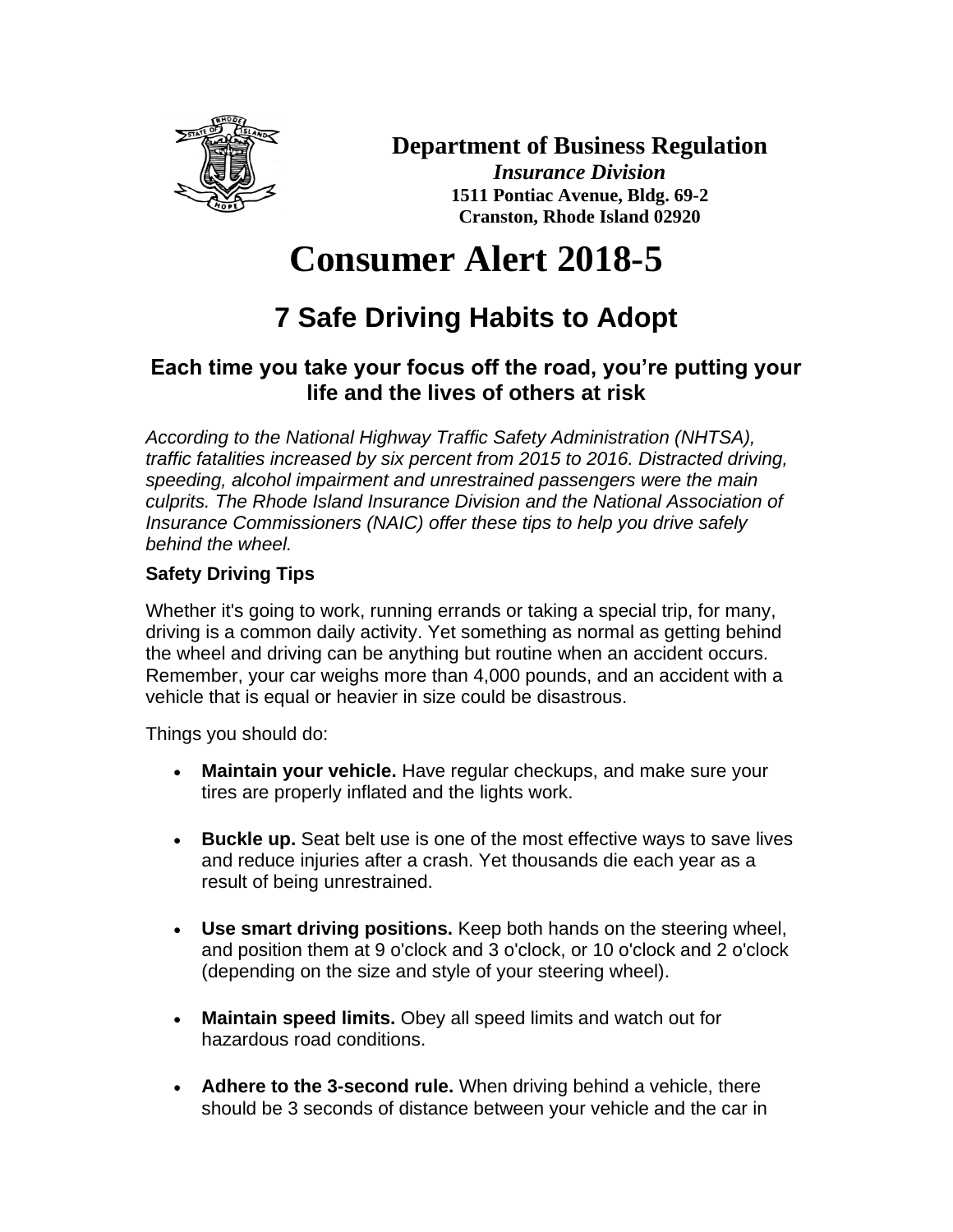front of you. That space assures your ability to properly react if something happens.

- Map out your route. Taking your eyes of the road to program or look at a map can be a major distraction.
- **Pay attention to the road.** [Distracted driving](https://www.naic.org/documents/consumer_alert_distracted_driving.htm) is dangerous and the cause of frequent, costly and often deadly accidents. Limit your distractions, and never use electronic devices to text or surf the web while driving. Drunk or drug-impaired driving, speeding and drowsy driving are dangerous. Take the ["Keep the Road Code"](https://www.insureuonline.org/insureu_special_distracted_driving.htm) pledge to being a focused, responsible driver.

#### **WreckCheck App for Smartphones**

In the course of your lifetime, an auto accident is bound to happen. When it does, take some of the guesswork out of a tense situation with the NAIC's [WreckCheck™.](https://www.insureuonline.org/insureu_games_apps.htm) This free mobile app for [iPhone®](https://itunes.apple.com/us/app/wreckcheck/id543290503?ls=1&mt=8) and [Android®](https://play.google.com/store/apps/details?id=org.naic.android.wreckcheck&feature=search_result#?t=W251bGwsMSwyLDEsIm9yZy5uYWljLmFuZHJvaWQud3JlY2tjaGVjayJd) smartphones outlines what to do immediately following an accident and walks users through a step-by-step process to create their own accident report.

Don't have a smartphone? Download a [printable accident checklist](https://www.insureuonline.org/auto_accident_checklist.pdf) and other tips for staying calm, safe and smart on the road.

#### **More Information**

• Don't be a victim of insurance fraud! Before you sign a contract, write a check or give out personal information, STOP. CALL the Rhode Island Insurance Division at 401-462-9520 or email [dbr.insurance@dbr.ri.gov](mailto:dbr.insurance@dbr.ri.gov) and CONFIRM that the agent, adjuster, appraiser, and/or company you are working with are licensed to do business in RI.

#### **About the RI Insurance Division**

The mission of the Rhode Island Insurance Division is to assist, educate and protect Rhode Islanders through the implementation and enforcement of state laws mandating regulation and licensing of the regulated industries while recognizing the need to foster a sound business environment in the state. We are also committed to treating everyone who comes before us fairly, efficiently and with respect. Please visit our website to obtain additional consumer information and alerts issued by the Rhode Island Insurance Division, or you may contact us at 401-462-9520 or email [dbr.insurance@dbr.ri.gov](mailto:dbr.insurance@dbr.ri.gov) for assistance.

#### **About the NAIC**

The National Association [of Insurance Commissioners](http://www.naic.org/) (NAIC) is the U.S. standard-setting and regulatory support organization created and governed by